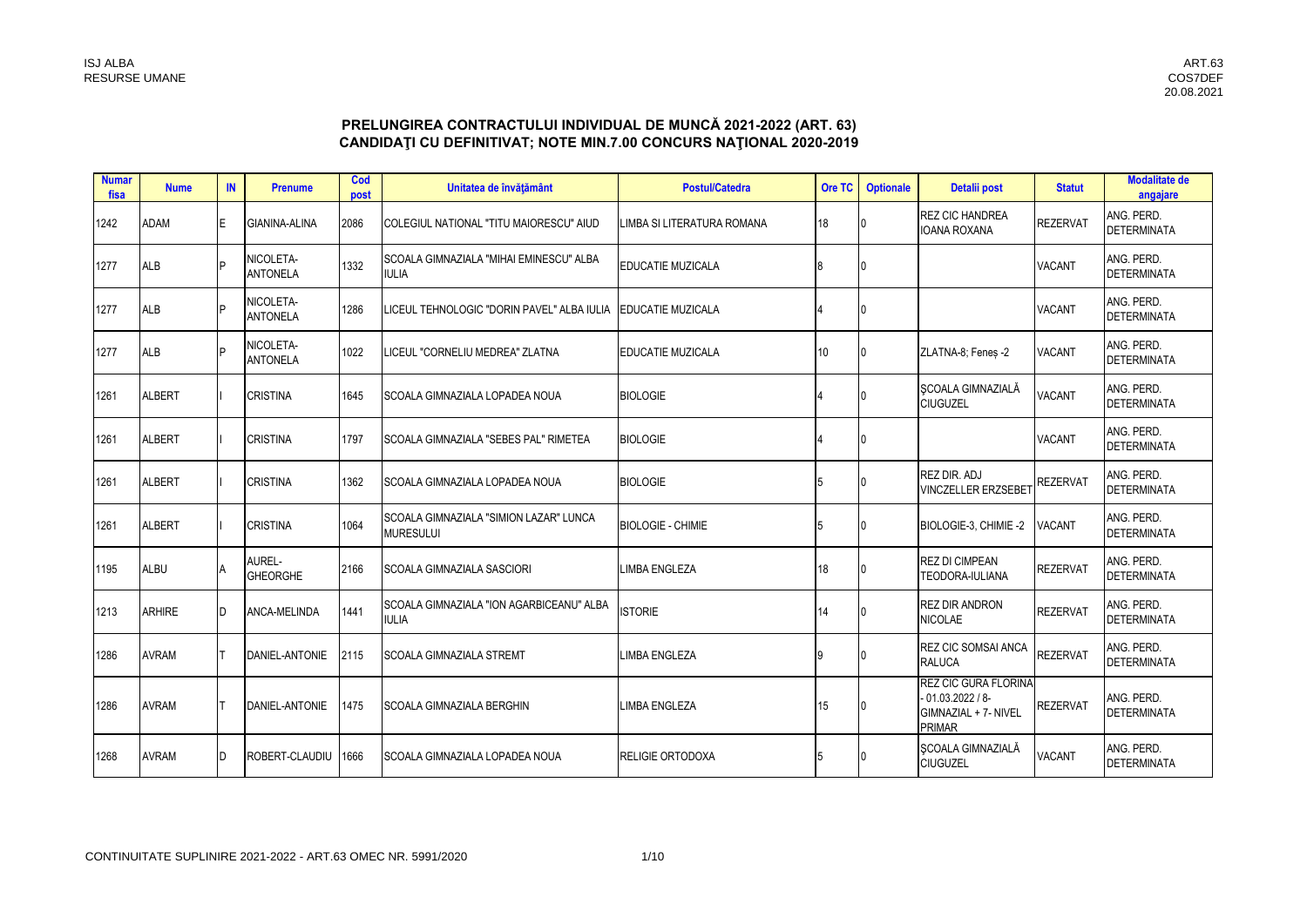| <b>Numar</b><br>fisa | <b>Nume</b>   | <b>IN</b>      | <b>Prenume</b>              | Cod<br>post | Unitatea de învățământ                                               | <b>Postul/Catedra</b>                                                                                                 | Ore TC | <b>Optionale</b> | Detalii post                                                                                          | <b>Statut</b>   | <b>Modalitate de</b><br>angajare |
|----------------------|---------------|----------------|-----------------------------|-------------|----------------------------------------------------------------------|-----------------------------------------------------------------------------------------------------------------------|--------|------------------|-------------------------------------------------------------------------------------------------------|-----------------|----------------------------------|
| 1268                 | <b>AVRAM</b>  | ID.            | ROBERT-CLAUDIU              | 1687        | SCOALA GIMNAZIALA HOPARTA                                            | <b>RELIGIE ORTODOXA</b>                                                                                               |        |                  | GIM-3 PRIM-2                                                                                          | <b>VACANT</b>   | ANG. PERD.<br><b>DETERMINATA</b> |
| 1268                 | <b>AVRAM</b>  | n.             | ROBERT-CLAUDIU              | 1615        | SCOALA GIMNAZIALA NR. 2 SEBES                                        | <b>RELIGIE ORTODOXA</b>                                                                                               |        |                  | SIMULTAN, NIVEL<br>GIMNAZIU/ PRIMAR /<br>SCOALA GIMNAZIALĂ<br>RĂHĂU                                   | <b>VACANT</b>   | ANG. PERD.<br><b>DETERMINATA</b> |
| 1268                 | <b>AVRAM</b>  | I <sub>D</sub> | ROBERT-CLAUDIU              | 1483        | SCOALA GIMNAZIALA "OVIDIU HULEA" AIUD                                | <b>RELIGIE ORTODOXA</b>                                                                                               |        |                  | SCOALA GIMNAZIALĂ<br>"LIVIU REBREANU" AIUD                                                            | <b>VACANT</b>   | ANG. PERD.<br><b>DETERMINATA</b> |
| 1288                 | <b>BALINT</b> |                | ECATERINA-<br><b>CARMEN</b> | 1530        | <b>GRADINITA CU PROGRAM PRELUNGIT NR. 11</b><br><b>ALBA IULIA</b>    | EDUCATOARE/INSTITUTOR PENTRU<br>INVATAMANTUL PRESCOLAR/PROFESOR<br>PENTRU INVATAMANTUL PRESCOLAR (IN<br>LIMBA ROMANA) | 25     | $\mathbf{0}$     | <b>REZ DIR BORDEU</b><br><b>GEORGETA</b>                                                              | <b>REZERVAT</b> | ANG. PERD.<br><b>DETERMINATA</b> |
| 1214                 | <b>BLAGA</b>  |                | <b>IOANA-MARINELA</b>       | 1179        | SCOALA GIMNAZIALA "MIHAI EMINESCU" ALBA<br><b>IULIA</b>              | LIMBA SI LITERATURA ROMANA                                                                                            | 18     |                  | <b>REZ CIC FURDUI</b><br><b>VERONICA MIRONA</b><br>01.09.2021 - 01.01.2023<br><b>REN DINR MIHAILA</b> | <b>REZERVAT</b> | ANG. PERD.<br><b>DETERMINATA</b> |
| 1251                 | <b>BODEA</b>  |                | <b>VIORICA</b>              | 1036        | SCOALA GIMNAZIALA "IOAN DE HUNEDOARA"<br><b>SANTIMBRU</b>            | EDUCATOARE/INSTITUTOR PENTRU<br>INVATAMANTUL PRESCOLAR/PROFESOR<br>PENTRU INVATAMANTUL PRESCOLAR (IN<br>LIMBA ROMANA) | 25     | $\mathbf{0}$     | <b>GPN TOTOI</b>                                                                                      | <b>VACANT</b>   | ANG. PERD.<br><b>DETERMINATA</b> |
| 1246                 | <b>BOGHIU</b> | C              | <b>ECATERINA</b>            | 1072        | SCOALA GIMNAZIALA "SIMION LAZAR" LUNCA<br><b>MURESULUI</b>           | <b>GEOGRAFIE</b>                                                                                                      |        |                  |                                                                                                       | <b>VACANT</b>   | ANG. PERD.<br><b>DETERMINATA</b> |
| 1246                 | <b>BOGHIU</b> | <b>C</b>       | <b>ECATERINA</b>            | 1783        | <b>SCOALA GIMNAZIALA OHABA</b>                                       | <b>GEOGRAFIE</b>                                                                                                      |        | 0                |                                                                                                       | <b>VACANT</b>   | ANG. PERD.<br><b>DETERMINATA</b> |
| 1246                 | <b>BOGHIU</b> | C.             | <b>ECATERINA</b>            | 1168        | <b>SCOALA GIMNAZIALA FARAU</b>                                       | <b>GEOGRAFIE</b>                                                                                                      |        |                  | REZ DIR BUTA MARIA<br><b>IULIANA</b>                                                                  | <b>REZERVAT</b> | ANG. PERD.<br><b>DETERMINATA</b> |
| 1246                 | <b>BOGHIU</b> |                | <b>ECATERINA</b>            | 1658        | <b>ISCOALA GIMNAZIALA LOPADEA NOUA</b>                               | <b>GEOGRAFIE</b>                                                                                                      |        |                  | SCOALA GIMNAZIALĂ<br><b>CIUGUZEL</b>                                                                  | <b>VACANT</b>   | ANG. PERD.<br><b>DETERMINATA</b> |
| 1202                 | <b>BOTA</b>   | A N            | NICOLAE-DANIEL              | 1827        | SCOALA GIMNAZIALA "SEPTIMIU ALBINI" CUT:<br>SCOALA GIMNAZIALĂ DOSTAT | EDUCATIE FIZICA SI SPORT                                                                                              | 16     | 2                |                                                                                                       | <b>VACANT</b>   | ANG. PERD.<br><b>DETERMINATA</b> |
| 1943                 | <b>BRATU</b>  |                | AIDA-ALINA                  | 2144        | <b>SCOALA GIMNAZIALA STREMT</b>                                      | LIMBA SI LITERATURA ROMANA                                                                                            | 14     |                  | <b>REZ DI GORONEA</b><br>IOANA-GABRIELA                                                               | <b>REZERVAT</b> | ANG. PERD.<br><b>DETERMINATA</b> |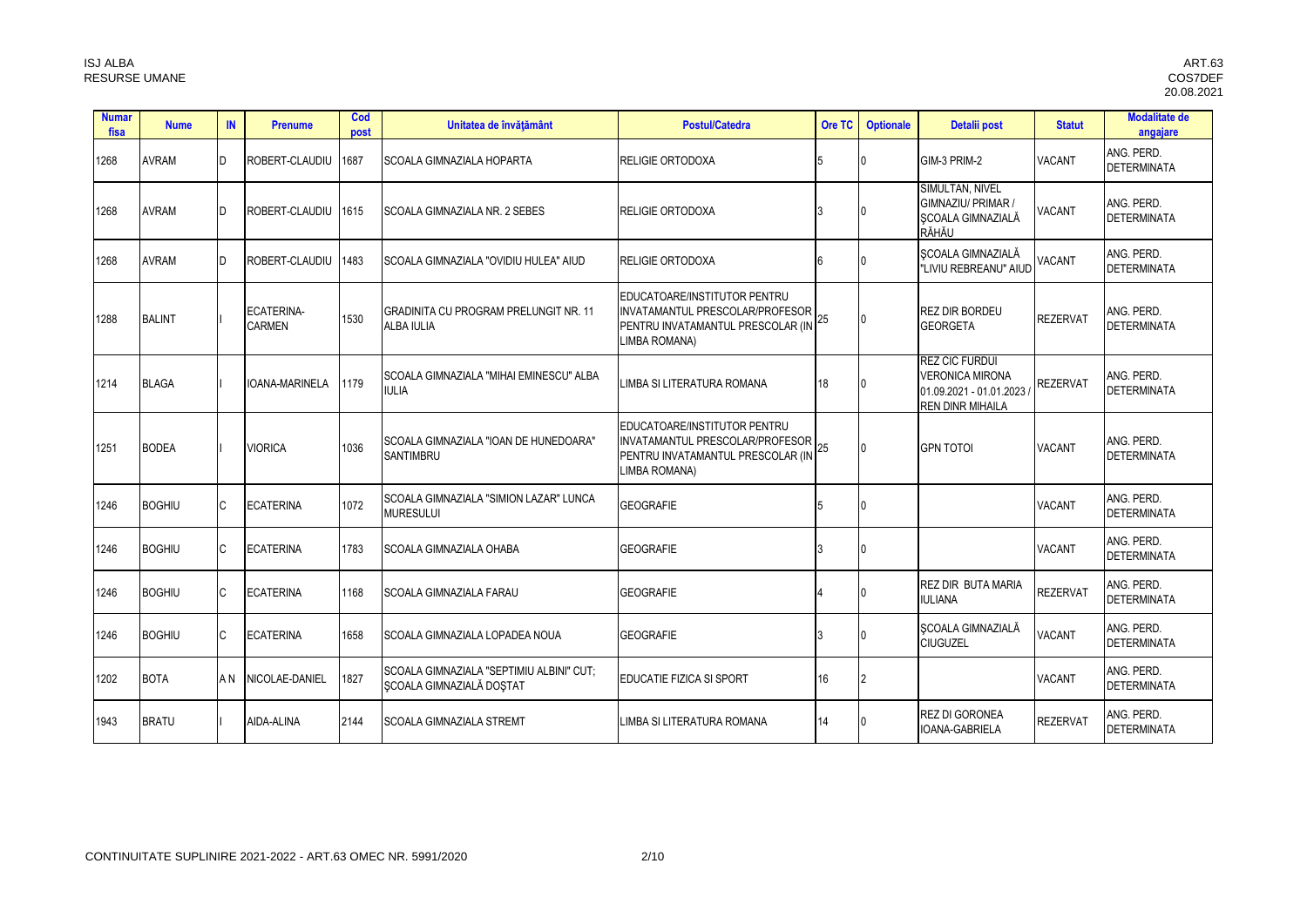| <b>Numar</b><br>fisa | <b>Nume</b>    | IN       | <b>Prenume</b>              | Cod<br>post | Unitatea de învățământ                                                  | <b>Postul/Catedra</b>                                                                                                    | Ore TC | <b>Optionale</b> | Detalii post                                                      | <b>Statut</b>   | <b>Modalitate de</b><br>angajare |
|----------------------|----------------|----------|-----------------------------|-------------|-------------------------------------------------------------------------|--------------------------------------------------------------------------------------------------------------------------|--------|------------------|-------------------------------------------------------------------|-----------------|----------------------------------|
| 1239                 | <b>BRĂTEAN</b> | N        | <b>ADRIANA</b>              | 1310        | <b>GRADINITA CU PROGRAM PRELUNGIT STEP BY</b><br>STEP NR. 12 ALBA IULIA | EDUCATOARE/INSTITUTOR PENTRU<br>INVATAMANTUL PRESCOLAR/PROFESOR<br>PENTRU INVATAMANTUL PRESCOLAR (IN 25<br>LIMBA ROMANA) |        |                  | <b>REZ DIR SUCIU</b><br><b>VERONICA</b>                           | <b>REZERVAT</b> | ANG. PERD.<br><b>DETERMINATA</b> |
| 1222                 | CHIRILĂ        |          | MĂDĂLINA<br><b>ANAMARIA</b> | 1447        | <b>GRADINITA CU PROGRAM PRELUNGIT NR. 13</b><br><b>ALBA IULIA</b>       | EDUCATOARE/INSTITUTOR PENTRU<br>INVATAMANTUL PRESCOLAR/PROFESOR<br>PENTRU INVATAMANTUL PRESCOLAR (IN<br>LIMBA ROMANA)    |        |                  | <b>REZ CIC CRISAN</b><br>ANDREEA KATALIN /<br>GPP <sub>10</sub>   | <b>REZERVAT</b> | ANG. PERD.<br><b>DETERMINATA</b> |
| 1250                 | <b>CÎRJA</b>   | $\Omega$ | MĂDĂLINA-OLIVIA             | 2067        | SCOALA GIMNAZIALA "IOAN DE HUNEDOARA"<br><b>SANTIMBRU</b>               | EDUCATOARE/INSTITUTOR PENTRU<br>INVATAMANTUL PRESCOLAR/PROFESOR<br>PENTRU INVATAMANTUL PRESCOLAR (IN<br>LIMBA ROMANA)    | 25     |                  | ELIB PRE CJ VIZITIU<br>ANA MARIA                                  | VACANT          | ANG. PERD.<br><b>DETERMINATA</b> |
| 1215                 | <b>COLTOR</b>  | I.M      | <b>IONELA</b>               | 2206        | LICEUL TEHNOLOGIC SEBES                                                 | LIMBA SI LITERATURA ROMANA                                                                                               | 18     |                  | <b>REZ DI OBREJA</b><br><b>ADRIANA PARASCHIVA</b>                 | <b>REZERVAT</b> | ANG. PERD.<br><b>DETERMINATA</b> |
| 1231                 | <b>CORCHES</b> | D.V      | ANDREEA-MARIA               | 1016        | <b>GRADINITA CU PROGRAM PRELUNGIT "SCUFITA</b><br>ROSIE" ALBA IULIA     | EDUCATOARE/INSTITUTOR PENTRU<br>INVATAMANTUL PRESCOLAR/PROFESOR<br>PENTRU INVATAMANTUL PRESCOLAR (IN<br>LIMBA ROMANA)    | 25     |                  | PENSIE REVIZUIBILĂ<br>MUNCUS OCTAVIA/ GPP REZERVAT<br><b>NR.2</b> |                 | ANG. PERD.<br><b>DETERMINATA</b> |
| 1235                 | COROIU         | ED.      | DORINA-ADELA                | 2043        | ISCOALA GIMNAZIALA "AVRAM IANCU" AVRAM<br><b>IANCU</b>                  | <b>INVATATOR/INSTITUTOR PENTRU</b><br>INVATAMANTUL PRIMAR/PROFESOR<br>PENTRU INVATAMANTUL PRIMAR (IN<br>LIMBA ROMANA)    | 18     |                  | ELIB PRE POPA<br><b>EMANUELA ANA</b>                              | <b>VACANT</b>   | ANG. PERD.<br>NEDETERMINATA      |
| 1221                 | <b>COTAN</b>   |          | <b>ADRIANA</b>              | 1449        | <b>GRADINITA CU PROGRAM PRELUNGIT NR. 13</b><br><b>ALBA IULIA</b>       | EDUCATOARE/INSTITUTOR PENTRU<br>INVATAMANTUL PRESCOLAR/PROFESOR<br>PENTRU INVATAMANTUL PRESCOLAR (IN<br>LIMBA ROMANA)    |        |                  | <b>REZ DIR FOTIN LAURA</b><br><b>MIHAELA</b>                      | <b>REZERVAT</b> | ANG. PERD.<br><b>DETERMINATA</b> |
| 2074                 | COTOP          |          | ALEXANDRA-IOANA 2129        |             | LICEUL TEHNOLOGIC JIDVEI                                                | EDUCATOARE/INSTITUTOR PENTRU<br>INVATAMANTUL PRESCOLAR/PROFESOR<br>PENTRU INVATAMANTUL PRESCOLAR (IN<br>LIMBA ROMANA)    | 25     |                  | <b>REZ CIC TEODORESCU</b><br><b>ELISABETA</b>                     | <b>REZERVAT</b> | ANG. PERD.<br><b>DETERMINATA</b> |
| 1209                 | <b>CRĂCIUN</b> |          | <b>CARMEN</b>               | 1130        | <b>SCOALA GIMNAZIALA ALMASU MARE</b>                                    | <b>RELIGIE ORTODOXA</b>                                                                                                  |        |                  | 2 - GIMNAZIU, 3 -<br><b>PRIMAR</b>                                | <b>VACANT</b>   | ANG. PERD.<br><b>DETERMINATA</b> |
| 1275                 | <b>CRINTEA</b> |          | <b>EMIL</b>                 | 1950        | LICEUL TEHNOLOGIC SEBES                                                 | <b>MATEMATICA</b>                                                                                                        | 14     |                  |                                                                   | VACANT          | ANG. PERD.<br><b>DETERMINATA</b> |
| 1266                 | <b>CRUCIU</b>  |          | LAURA                       | 1662        | SCOALA GIMNAZIALA LOPADEA NOUA                                          | <b>ISTORIE</b>                                                                                                           |        |                  | SCOALA GIMNAZIALĂ<br><b>CIUGUZEL</b>                              | VACANT          | ANG. PERD.<br><b>DETERMINATA</b> |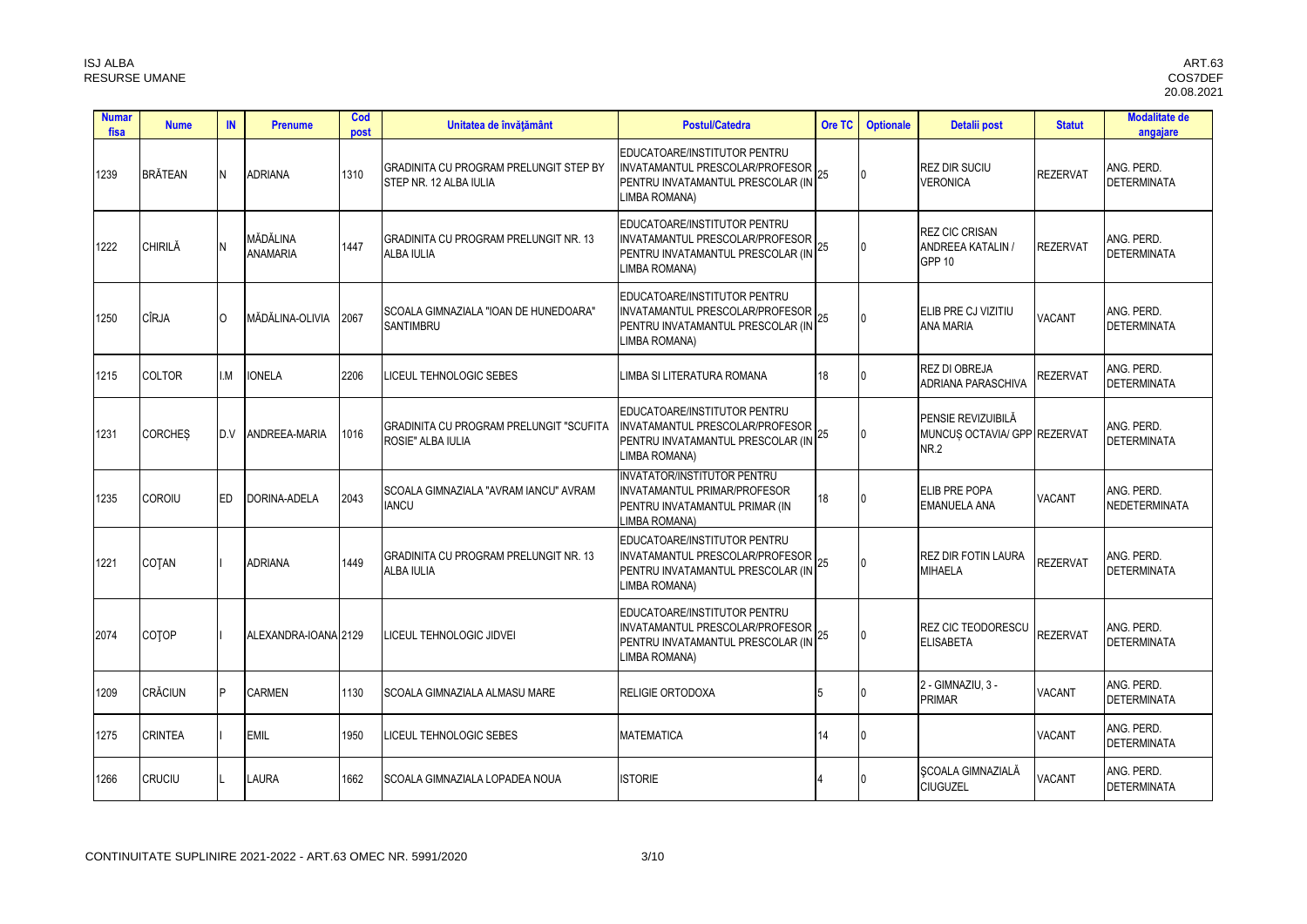| <b>Numar</b><br>fisa | <b>Nume</b>      | IN        | <b>Prenume</b>             | Cod<br>post | Unitatea de învățământ                                        | <b>Postul/Catedra</b>                                                                                                 | Ore TC | <b>Optionale</b> | Detalii post                                                                  | <b>Statut</b>   | <b>Modalitate de</b><br>angajare |
|----------------------|------------------|-----------|----------------------------|-------------|---------------------------------------------------------------|-----------------------------------------------------------------------------------------------------------------------|--------|------------------|-------------------------------------------------------------------------------|-----------------|----------------------------------|
| 1266                 | <b>CRUCIU</b>    |           | <b>LAURA</b>               | 1190        | SCOALA GIMNAZIALA "SIMION LAZAR" LUNCA<br><b>MURESULUI</b>    | <b>ISTORIE</b>                                                                                                        | 8      |                  | IST-6 EDSOC-2 REZ DIR<br>SĂRMAȘIU FLOAREA                                     | <b>REZERVAT</b> | ANG. PERD.<br><b>DETERMINATA</b> |
| 1219                 | <b>CSUTAK</b>    |           | RAMONA-IULIA               | 1803        | GRADINITA CU PROGRAM PRELUNGIT "PRIMII<br>PASI" AIUD          | EDUCATOARE/INSTITUTOR PENTRU<br>INVATAMANTUL PRESCOLAR/PROFESOR<br>PENTRU INVATAMANTUL PRESCOLAR (IN<br>LIMBA ROMANA) | 25     |                  | PENSIE ANTICIPATA<br>PARTIAL FILIMON<br>ANGELA / CONDITII<br><b>SPECIFICE</b> | VACANT          | ANG. PERD.<br>NEDETERMINATA      |
| 1228                 | <b>CUTEAN</b>    | IM        | CAMELIA-ROXANA             | 1691        | SCOALA GIMNAZIALA GARBOVA                                     | EDUCATOARE/INSTITUTOR PENTRU<br>INVATAMANTUL PRESCOLAR/PROFESOR<br>PENTRU INVATAMANTUL PRESCOLAR (IN<br>LIMBA ROMANA) |        |                  | <b>GRADINITA CU</b><br>PROGRAM NORMAL<br><b>RECIU</b>                         | <b>VACANT</b>   | ANG. PERD.<br><b>DETERMINATA</b> |
| 1249                 | <b>DENES</b>     | <b>BA</b> | RAMONA-ELENA               | 2063        | LICEUL "CORNELIU MEDREA" ZLATNA                               | EDUCATOARE/INSTITUTOR PENTRU<br>INVATAMANTUL PRESCOLAR/PROFESOR<br>PENTRU INVATAMANTUL PRESCOLAR (IN<br>LIMBA ROMANA) |        |                  | ELIB PRE POPA<br><b>DANIELA</b>                                               | <b>VACANT</b>   | ANG. PERD.<br>NEDETERMINATA      |
| 1232                 | <b>DOBREA</b>    |           | VIRGINIA                   | 1017        | GRADINITA CU PROGRAM PRELUNGIT "SCUFITA<br>ROSIE" ALBA IULIA  | EDUCATOARE/INSTITUTOR PENTRU<br>INVATAMANTUL PRESCOLAR/PROFESOR<br>PENTRU INVATAMANTUL PRESCOLAR (IN<br>LIMBA ROMANA) | 25     |                  | PENSIE REVIZUIBILĂ<br><b>BORA CARMEN EMILIA/</b><br>GPP NR.2                  | <b>REZERVAT</b> | ANG. PERD.<br><b>DETERMINATA</b> |
| 1203                 | <b>DREGHICIU</b> |           | ANDREEA-ELENA              | 1969        | LICEUL TEHNOLOGIC AIUD                                        | ECONOMIC, ADMINISTRATIV, COMERT SI<br>SERVICII / ECONOMIC, ADMINISTRATIV,<br><b>POSTA</b>                             | 18     |                  | <b>REZ PRIMAR IULIA</b><br>ADRIANA OANA BADEA                                 | <b>REZERVAT</b> | ANG. PERD.<br><b>DETERMINATA</b> |
| 2018                 | <b>DREGHICIU</b> |           | MARIA-NICOLETA             | 2216        | LICEUL TEHNOLOGIC SEBES                                       | LIMBA SI LITERATURA ROMANA                                                                                            | 18     |                  | <b>REZERVAT PROFESOR</b><br><b>TITULAR IVANCU</b><br><b>OVIDIU</b>            | <b>REZERVAT</b> | ANG. PERD.<br><b>DETERMINATA</b> |
| 1206                 | <b>DRUTA</b>     | G         | <b>ALINA</b>               | 2209        | SCOALA GIMNAZIALA CIUGUD                                      | LIMBA SI LITERATURA ROMANA                                                                                            | q      |                  | <b>REZ DIR SIMION MARIA</b><br><b>TEODORA</b>                                 | <b>REZERVAT</b> | ANG. PERD.<br><b>DETERMINATA</b> |
| 1206                 | <b>DRUTA</b>     | G         | <b>ALINA</b>               | 2208        | SCOALA GIMNAZIALA BERGHIN                                     | LIMBA SI LITERATURA ROMANA                                                                                            | q      |                  | <b>REZ DIR STEF</b><br><b>CORNELIA</b>                                        | <b>REZERVAT</b> | ANG. PERD.<br><b>DETERMINATA</b> |
| 1224                 | <b>DUSA</b>      |           | SIMONA-ELENA               | 1422        | COLEGIUL ECONOMIC "DIONISIE POP MARTIAN"<br><b>ALBA IULIA</b> | ECONOMIC, ADMINISTRATIV, COMERT SI<br>SERVICII / COMERT SI SERVICII                                                   | 18     |                  | <b>REZ DIR LAZAR SIMONA REZERVAT</b>                                          |                 | ANG. PERD.<br><b>DETERMINATA</b> |
| 1199                 | <b>FLOREA</b>    |           | SIMONA-CRISTINA 2072       |             | SCOALA GIMNAZIALA NOSLAC                                      | LIMBA SI LITERATURA ROMANA                                                                                            | 17     |                  | ELIB PRE CJ<br><b>SAPUNARU</b><br>ALEXANDRA MARIA /<br>ROM-16 LAT-1           | <b>VACANT</b>   | ANG. PERD.<br><b>DETERMINATA</b> |
| 1245                 | <b>FUGACIU</b>   | G         | <b>GHEORGHE-</b><br>RĂZVAN | 1164        | SCOALA GIMNAZIALA "ION AGARBICEANU"<br><b>CENADE</b>          | <b>RELIGIE ORTODOXA</b>                                                                                               |        |                  |                                                                               | <b>VACANT</b>   | ANG. PERD.<br><b>DETERMINATA</b> |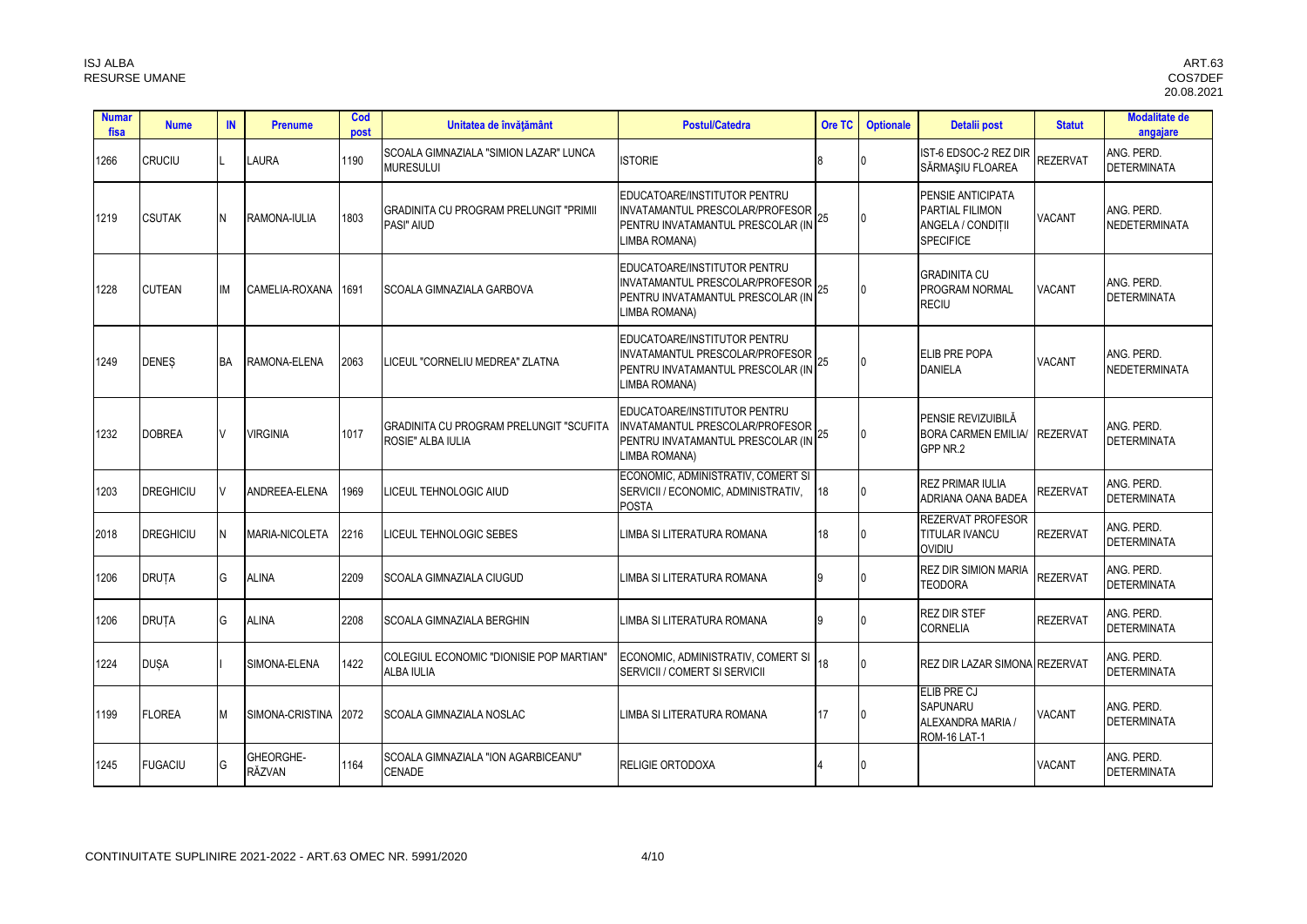| <b>Numar</b><br>fisa | <b>Nume</b>     | IN | <b>Prenume</b>                    | Cod<br>post | Unitatea de învățământ                                            | <b>Postul/Catedra</b>                                                                                                 | Ore TC          | <b>Optionale</b> | Detalii post                                                       | <b>Statut</b>   | <b>Modalitate de</b><br>angajare |
|----------------------|-----------------|----|-----------------------------------|-------------|-------------------------------------------------------------------|-----------------------------------------------------------------------------------------------------------------------|-----------------|------------------|--------------------------------------------------------------------|-----------------|----------------------------------|
| 1245                 | <b>FUGACIU</b>  | G  | <b>GHEORGHE-</b><br><b>RĂZVAN</b> | 1634        | <b>SCOALA GIMNAZIALA MIRASLAU</b>                                 | RELIGIE ORTODOXA                                                                                                      |                 |                  | <b>REZ PRIMAR BODEA</b><br>LIUCIAN-TIBERIU/<br><b>CONTRACT DVP</b> | <b>REZERVAT</b> | ANG. PERD.<br><b>DETERMINATA</b> |
| 1237                 | <b>FURDUI</b>   | М  | ALINA-CRISTINA                    | 2212        | SCOALA GIMNAZIALA "SIMION BALINT" ROSIA<br><b>MONTANA</b>         | LIMBA ENGLEZA                                                                                                         | 10 <sup>1</sup> |                  | <b>REZ DIR CAPROS</b><br><b>GABRIELA-ADELA</b>                     | REZERVAT        | ANG. PERD.<br><b>DETERMINATA</b> |
| 1237                 | <b>FURDUI</b>   | М  | ALINA-CRISTINA                    | 2210        | ISCOALA GIMNAZIALA "AVRAM IANCU" AVRAM<br><b>IANCU</b>            | LIMBA ENGLEZA                                                                                                         | q               |                  | <b>REZ CIC DRAGOI</b><br><b>MIHAELA</b>                            | <b>REZERVAT</b> | ANG. PERD.<br><b>DETERMINATA</b> |
| 1229                 | <b>GAN</b>      | S  | <b>VASILE-LUCIAN</b>              | 1060        | <b>SCOALA GIMNAZIALA "SIMION LAZAR" LUNCA</b><br><b>MURESULUI</b> | <b>RELIGIE ORTODOXA</b>                                                                                               | Q               |                  | NIVEL GIMNAZIAL - 4.<br>NIVEL PRIMAR - 5                           | <b>VACANT</b>   | ANG. PERD.<br><b>DETERMINATA</b> |
| 1229                 | <b>GAN</b>      | S  | <b>VASILE-LUCIAN</b>              | 1182        | <b>ISCOALA GIMNAZIALA NOSLAC</b>                                  | <b>RELIGIE ORTODOXA</b>                                                                                               |                 |                  | 4 ore primar/2 ore<br>gimnaziu                                     | <b>VACANT</b>   | ANG. PERD.<br><b>DETERMINATA</b> |
| 1229                 | GAN             | S  | <b>VASILE-LUCIAN</b>              | 1806        | <b>ISCOALA GIMNAZIALA LIVEZILE</b>                                | <b>RELIGIE ORTODOXA</b>                                                                                               |                 |                  |                                                                    | <b>VACANT</b>   | ANG. PERD.<br><b>DETERMINATA</b> |
| 1289                 | <b>GHEBERTA</b> |    | LIVIU-VASILE                      | 1462        | <b>ISCOALA GIMNAZIALA MOGOS</b>                                   | <b>ISTORIE</b>                                                                                                        |                 |                  | <b>ISTORIE 2 + EDUCATIE</b><br>SOCIALĂ 1 / SIMULTAN<br>V-VIII      | <b>VACANT</b>   | ANG. PERD.<br><b>DETERMINATA</b> |
| 1289                 | <b>GHEBERTA</b> |    | <b>LIVIU-VASILE</b>               | 1682        | <b>SCOALA GIMNAZIALA "AVRAM IANCU" AVRAM</b><br><b>IANCU</b>      | <b>ISTORIE</b>                                                                                                        |                 | 0                |                                                                    | <b>VACANT</b>   | ANG. PERD.<br><b>DETERMINATA</b> |
| 1204                 | <b>GHERMAN</b>  |    | ALEXANDRA-<br><b>VALENTINA</b>    | 2213        | <b>ISCOALA GIMNAZIALA FARAU</b>                                   | LIMBA SI LITERATURA ROMANA                                                                                            | Q               |                  | REZ DIR DUMITRA<br><b>MARIA</b>                                    | REZERVAT        | ANG. PERD.<br><b>DETERMINATA</b> |
| 1210                 | HÂRCEAGĂ        |    | IOANA-ALEXANDRA 1804              |             | <b>GRADINITA CU PROGRAM PRELUNGIT "PRIMII</b><br>PASI" AIUD       | EDUCATOARE/INSTITUTOR PENTRU<br>INVATAMANTUL PRESCOLAR/PROFESOR<br>PENTRU INVATAMANTUL PRESCOLAR (IN<br>LIMBA ROMANA) |                 | $\Omega$         | <b>REZ DIR JOSAN</b><br>LUMINITA DANIELA                           | <b>REZERVAT</b> | ANG. PERD.<br><b>DETERMINATA</b> |
| 1227                 | <b>IANOS</b>    | G  | NADIA-CODRUTA                     | 1181        | <b>ISCOALA GIMNAZIALA NOSLAC</b>                                  | <b>ISTORIE</b>                                                                                                        |                 | 0                |                                                                    | <b>VACANT</b>   | ANG. PERD.<br><b>DETERMINATA</b> |
| 1240                 | LIE.            |    | CONSTANTINA-<br><b>GEANINA</b>    | 1830        | ISCOALA GIMNAZIALA "NICOLAE DRAGAN" GALDA<br>DE JOS               | EDUCATIE FIZICA SI SPORT                                                                                              |                 |                  | Oiejdea-4; Cetea - 2;<br>Galda de Sus-2                            | <b>VACANT</b>   | ANG. PERD.<br><b>DETERMINATA</b> |
| 1254                 | <b>JUHASZ</b>   |    | <b>ROLAND</b>                     | 2214        | COLEGIUL NATIONAL "BETHLEN GABOR" AIUD                            | <b>GEOGRAFIE</b>                                                                                                      | 18              |                  | <b>REZ DIR SZEKELY</b><br>ERIKA ILDIKO                             | <b>REZERVAT</b> | ANG. PERD.<br><b>DETERMINATA</b> |
| 1233                 | APOSI           | G  | <b>MARIA-ANCUTA</b>               | 1681        | SCOALA GIMNAZIALA "AVRAM IANCU" AVRAM<br><b>IANCU</b>             | <b>LIMBA FRANCEZA</b>                                                                                                 |                 |                  |                                                                    | <b>VACANT</b>   | ANG. PERD.<br><b>DETERMINATA</b> |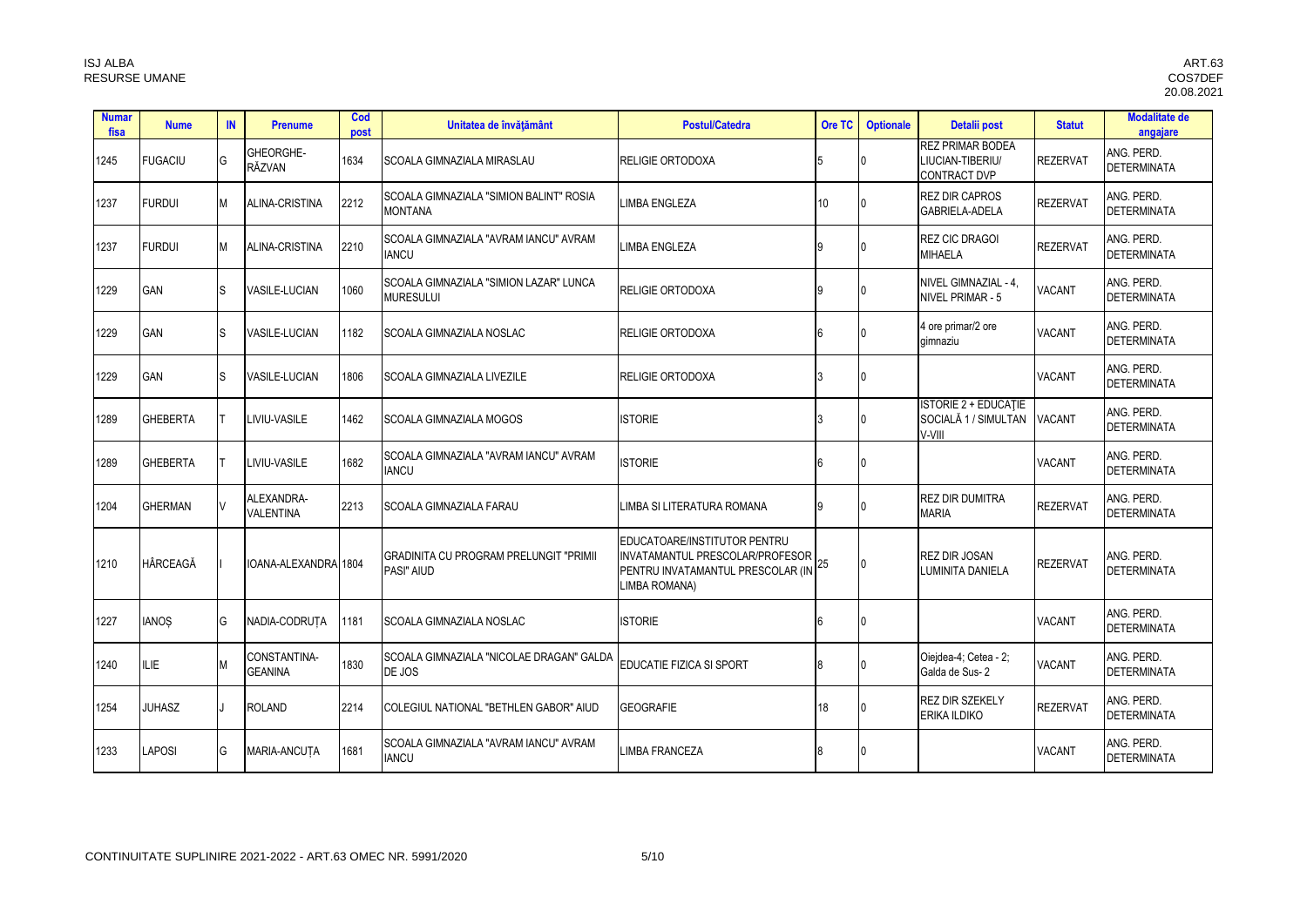| <b>Numar</b><br>fisa | <b>Nume</b>    | IN           | <b>Prenume</b>               | Cod<br>post | Unitatea de învățământ                                                  | <b>Postul/Catedra</b>                                                                                                 | Ore TC | <b>Optionale</b> | Detalii post                                                                                         | <b>Statut</b>   | <b>Modalitate de</b><br>angajare |
|----------------------|----------------|--------------|------------------------------|-------------|-------------------------------------------------------------------------|-----------------------------------------------------------------------------------------------------------------------|--------|------------------|------------------------------------------------------------------------------------------------------|-----------------|----------------------------------|
| 1233                 | <b>APOSI</b>   | G            | <b>MARIA-ANCUTA</b>          | 1644        | ISCOALA GIMNAZIALA SCARISOARA                                           | LIMBA FRANCEZA                                                                                                        |        |                  |                                                                                                      | <b>VACANT</b>   | ANG. PERD.<br><b>DETERMINATA</b> |
| 1283                 | <b>ENGHEL</b>  |              | MONICA-ADRIANA               | 1668        | ISCOALA GIMNAZIALA LOPADEA NOUA                                         | LIMBA SI LITERATURA ROMANA                                                                                            | 13     | ın               | SCOALA GIMNAZIALĂ<br><b>CIUGUZEL</b>                                                                 | <b>VACANT</b>   | ANG. PERD.<br><b>DETERMINATA</b> |
| 1280                 | LUCHIAN.       | N            | NICOLETA-<br><b>CRISTINA</b> | 1311        | <b>GRADINITA CU PROGRAM PRELUNGIT STEP BY</b><br>STEP NR. 12 ALBA IULIA | EDUCATOARE/INSTITUTOR PENTRU<br>INVATAMANTUL PRESCOLAR/PROFESOR<br>PENTRU INVATAMANTUL PRESCOLAR (IN<br>LIMBA ROMANA) | 25     | $\Omega$         | <b>REZ CIC BORDEA</b><br>CLAUDIA - 08.05.2022                                                        | <b>REZERVAT</b> | ANG. PERD.<br><b>DETERMINATA</b> |
| 2097                 | <b>LUPSA</b>   |              | IOANA-ANCA                   | 2215        | ISCOALA GIMNAZIALA "MIHAI EMINESCU" IGHIU                               | <b>LIMBA ENGLEZA</b>                                                                                                  | 10     |                  | <b>REZ TIT VINTAN</b><br>NICOLETA 12/n                                                               | <b>REZERVAT</b> | ANG. PERD.<br><b>DETERMINATA</b> |
| 1640                 | <b>MACAVEI</b> | S            | ALEXANDRA-<br><b>MARIA</b>   | 2205        | ISCOALA GIMNAZIALA "OVIDIU HULEA" AIUD                                  | <b>LIMBA ENGLEZA</b>                                                                                                  | 18     | l N              | <b>REZ CIC PASCU</b><br>ALEXANDRA -<br>08.12.2021                                                    | <b>REZERVAT</b> | ANG. PERD.<br><b>DETERMINATA</b> |
| 1640                 | <b>MACAVEI</b> | <sub>S</sub> | ALEXANDRA-<br><b>MARIA</b>   | 1467        | ISCOALA GIMNAZIALA "DEMETRIU RADU"<br><b>RADESTI</b>                    | LIMBA ENGLEZA                                                                                                         |        |                  | <b>REZ CIC CIORTEA</b><br>ROXANA CLAUDIA -<br>28.01.2022 / 4-<br>GIMNAZIU: 3-PRIMAR                  | <b>REZERVAT</b> | ANG. PERD.<br><b>DETERMINATA</b> |
| 1269                 | <b>MACAVEI</b> |              | DIANA-VALENTINA              | 1918        | <b>LICEUL TEORETIC TEIUS</b>                                            | <b>INVATATOR/INSTITUTOR PENTRU</b><br>INVATAMANTUL PRIMAR/PROFESOR<br>PENTRU INVATAMANTUL PRIMAR (IN<br>LIMBA ROMANA) | 18     |                  | <b>SCOALA PRIMARĂ</b><br>CĂPUD / CLASĂ<br>SIMULTANĂ (CP, I)                                          | <b>VACANT</b>   | ANG. PERD.<br><b>DETERMINATA</b> |
| 1258                 | <b>MACAVEI</b> | C            | IOANA-RĂDITA                 | 1590        | ISCOALA GIMNAZIALA "SIMION BALINT" ROSIA<br><b>MONTANA</b>              | LIMBA SI LITERATURA ROMANA                                                                                            | 9      |                  | <b>ŞCOALA GIMNAZIALĂ</b><br>"CLOȘCA" CĂRPINIȘ DIN VACANT<br>CARE, A 2-A SANSA/5<br>ORF               |                 | ANG. PERD.<br><b>DETERMINATA</b> |
| 1200                 | <b>MAN</b>     |              | ANDREEA-IOANA                | 1180        | <b>ISCOALA GIMNAZIALA NOSLAC</b>                                        | LIMBA ENGLEZA                                                                                                         | 13     |                  | <b>REZ PENSIE REVIZ</b><br>Marginean Monica                                                          | <b>REZERVAT</b> | ANG. PERD.<br><b>DETERMINATA</b> |
| 1256                 | <b>MATEI</b>   | A.C          | AMALIA-<br><b>PETRONELA</b>  | 1664        | <b>SCOALA GIMNAZIALA LOPADEA NOUA</b>                                   | <b>LIMBA ENGLEZA</b>                                                                                                  | 15     |                  | <b>GIMNAZIALA CIUGUZEL</b><br>PRIMARA BAGAU / REZ<br><b>CIC TURUS RODICA</b><br>MIHAELA - 12.11.2021 | <b>REZERVAT</b> | ANG. PERD.<br><b>DETERMINATA</b> |
| 1260                 | <b>MISU</b>    | C            | MĂDĂLINA                     | 1001        | GRADINITA CU PROGRAM PRELUNGIT NR.8 ALBA<br><b>IULIA</b>                | EDUCATOARE/INSTITUTOR PENTRU<br>INVATAMANTUL PRESCOLAR/PROFESOR<br>PENTRU INVATAMANTUL PRESCOLAR (IN<br>LIMBA ROMANA) | 25     |                  | <b>REZ DIR LUDUSAN</b><br><b>MARIA</b>                                                               | <b>REZERVAT</b> | ANG. PERD.<br><b>DETERMINATA</b> |
| 1271                 | <b>MOCAN</b>   | D            | ANCUTA-<br><b>DRAGOMIRA</b>  | 2138        | SCOALA GIMNAZIALA "AVRAM IANCU" ABRUD                                   | LIMBA SI LITERATURA ROMANA                                                                                            | 16     |                  | REZ DI BURDE MARIA<br>LĂCRIMIOARA                                                                    | <b>REZERVAT</b> | ANG. PERD.<br><b>DETERMINATA</b> |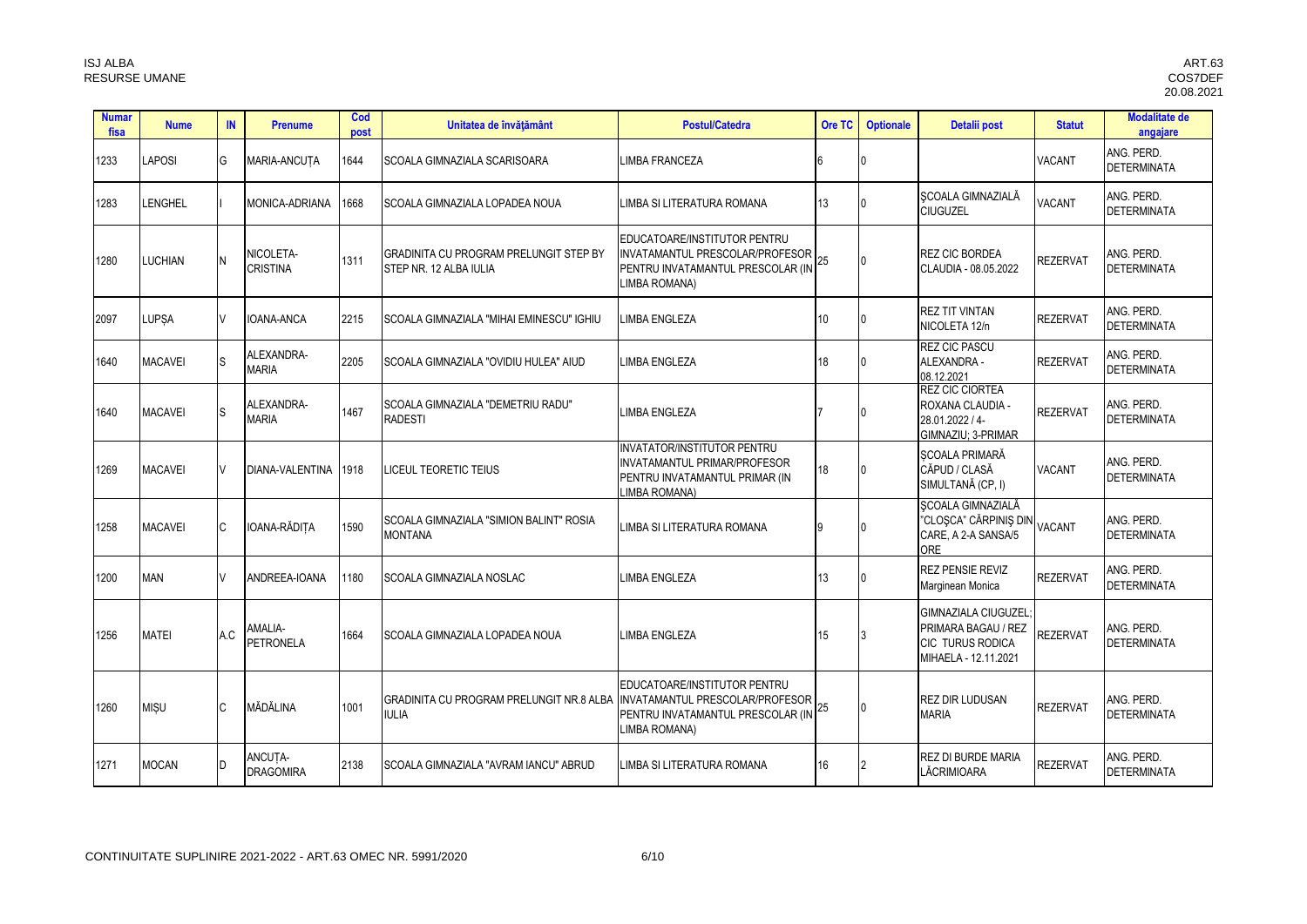| <b>Numar</b><br>fisa | <b>Nume</b>     | IN        | <b>Prenume</b>               | Cod<br>post | Unitatea de învățământ                                                                     | <b>Postul/Catedra</b>                                                                                                  | Ore TC           | <b>Optionale</b> | Detalii post                                                                   | <b>Statut</b>   | <b>Modalitate de</b><br>angajare   |
|----------------------|-----------------|-----------|------------------------------|-------------|--------------------------------------------------------------------------------------------|------------------------------------------------------------------------------------------------------------------------|------------------|------------------|--------------------------------------------------------------------------------|-----------------|------------------------------------|
| 1272                 | <b>MUCEA</b>    | A         | BOGDAN-NICOLAE 1399          |             | LICEUL TEHNOLOGIC "ALEXANDRU DOMSA" ALBA<br><b>IULIA</b>                                   | SOCIOLOGIE                                                                                                             | 18               | n                | <b>CONSILIERE SI</b><br><b>ORIENTARE</b>                                       | <b>VACANT</b>   | ANG. PERD.<br><b>DETERMINATA</b>   |
| 1211                 | <b>MUNTEAN</b>  |           | <b>ALINA LAURA</b>           | 1831        | SCOALA GIMNAZIALA "NICOLAE DRAGAN" GALDA<br>DE JOS                                         | <b>ISTORIE</b>                                                                                                         | 10               | $\mathbf{0}$     | Galda-6; Benic-4                                                               | <b>VACANT</b>   | ANG. PERD.<br><b>DETERMINATA</b>   |
| 1211                 | <b>MUNTEAN</b>  |           | <b>ALINA LAURA</b>           | 1150        | ICEUL CU PROGRAM SPORTIV ALBA IULIA                                                        | <b>ISTORIE</b>                                                                                                         |                  | 0                | <b>STRUCTURA MICESTI</b>                                                       | <b>VACANT</b>   | ANG. PERD.<br><b>DETERMINATA</b>   |
| 1253                 | <b>NAGY</b>     | I.R       | <b>EGON</b>                  | 1985        | COLEGIUL NATIONAL "BETHLEN GABOR" AIUD                                                     | LIMBA MAGHIARA-MATERNA                                                                                                 | 18               |                  | <b>REZ CIC FODOR</b><br>BRIGITTA - 03.03.2022                                  | <b>REZERVAT</b> | ANG. PERD.<br><b>DETERMINATA</b>   |
| 1255                 | <b>NEAG</b>     | <b>C</b>  | CORINA-IULIANA               | 1000        | GRADINITA CU PROGRAM PRELUNGIT NR.8 ALBA   INVATAMANTUL PRESCOLAR/PROFESOR<br><b>IULIA</b> | EDUCATOARE/INSTITUTOR PENTRU<br>PENTRU INVATAMANTUL PRESCOLAR (IN<br>LIMBA ROMANA)                                     | 25               | $\mathbf{0}$     | <b>REZ CIC ZGIIA COSTEA</b><br><b>XIMENA DANIELA</b>                           | <b>REZERVAT</b> | ANG. PERD.<br><b>DETERMINATA</b>   |
| 1234                 | <b>NOJA</b>     |           | <b>MIRELA</b>                | 1856        | COLEGIUL TEHNIC "ION D. LAZARESCU" CUGIR                                                   | ECONOMIC, ADMINISTRATIV, COMERT SI<br>SERVICII / COMERT SI SERVICII                                                    | 18               | $\Omega$         |                                                                                | <b>VACANT</b>   | ANG. PERD.<br><b>DETERMINATA</b>   |
| 1198                 | <b>ONET</b>     |           | ADINA-LILIANA                | 2030        | COLEGIUL NATIONAL "AVRAM IANCU" CÂMPENI                                                    | LIMBA ENGLEZA                                                                                                          | 15               | 3                | <b>ELIB PRE CRAMBA</b><br><b>CRISTINA</b>                                      | <b>VACANT</b>   | ANG. PERD.<br><b>NEDETERMINATA</b> |
| 1274                 | <b>ONET</b>     | <b>A</b>  | <b>SIMONA</b>                | 1870        | SCOALA GIMNAZIALA "SINGIDAVA" CUGIR                                                        | EDUCATOARE/INSTITUTOR PENTRU<br>INVATAMANTUL PRESCOLAR/PROFESOR<br>PENTRU INVATAMANTUL PRESCOLAR (IN<br>LIMBA ROMANA)  | 25               | $\Omega$         | <b>GRĂDINITA CU</b><br><b>PROGRAM PRELUNGIT</b><br>"PRICHINDEL" CUGIR          | <b>VACANT</b>   | ANG. PERD.<br><b>DETERMINATA</b>   |
| 1208                 | <b>OPREA</b>    | <b>PV</b> | <b>/ASILICA-</b><br>LOREDANA | 2146        | GRADINITA CU PROGRAM PRELUNGIT NR.8 ALBA<br><b>IULIA</b>                                   | EDUCATOARE/INSTITUTOR PENTRU<br>INVATAMANTUL PRESCOLAR/PROFESOR<br>PENTRU INVATAMANTUL PRESCOLAR (IN<br>LIMBA ROMANA)  | 25               | $\Omega$         | <b>REZ DI APOLZAN</b><br><b>CRISTINA PETRONELA</b>                             | <b>REZERVAT</b> | ANG. PERD.<br><b>DETERMINATA</b>   |
| 1278                 | <b>OPREAN</b>   | A         | ANCUTA-LAURA                 | 2066        | SCOALA GIMNAZIALA "MIHAI EMINESCU" ALBA<br><b>IULIA</b>                                    | <b>RELIGIE ORTODOXA</b>                                                                                                | 10 <sup>10</sup> |                  | ELIB PRE CS MOANEA<br>MARIA-OLGA / 8-<br><b>VACANTE 2-</b><br><b>REZERVATE</b> | <b>REZERVAT</b> | ANG. PERD.<br><b>DETERMINATA</b>   |
| 1201                 | <b>ORIAN</b>    | M         | <b>MIHAELA</b>               | 1959        | SCOALA GIMNAZIALA DOSTAT                                                                   | <b>INVATATOR/INSTITUTOR PENTRU</b><br>INVATAMANTUL PRIMAR/PROFESOR<br>PENTRU INVATAMANTUL PRIMAR (IN<br>LIMBA ROMANA)  | 18               | <sup>0</sup>     | SCOALA PRIMARĂ BOZ                                                             | <b>VACANT</b>   | ANG. PERD.<br><b>DETERMINATA</b>   |
| 1193                 | <b>PASTUSEC</b> | IV.       | <b>MARIA-ALINA</b>           | 2053        | CENTRUL SCOLAR DE EDUCATIE INCLUZIVA<br>ALBA IULIA                                         | <b>INVATATOR/INSTITUTOR PENTRU</b><br>INVATAMANTUL PRIMAR/PROFESOR<br>PENTRU INVATAMANTUL PRIMAR (IN<br>I IMBA ROMANA) | 16               |                  | ELIB PRE GHIGEANU<br><b>DANIELA</b>                                            | <b>VACANT</b>   | ANG. PERD.<br><b>DETERMINATA</b>   |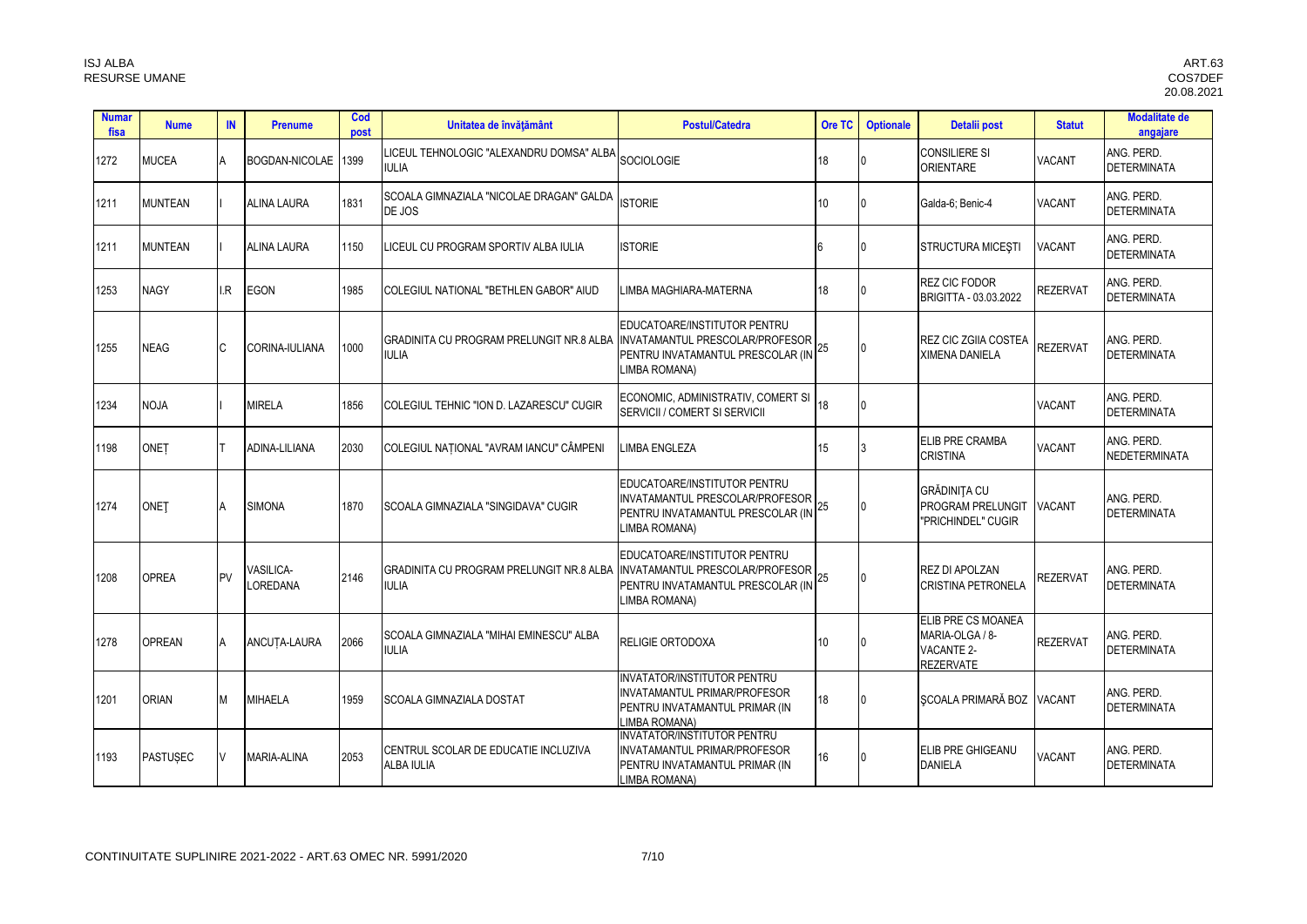| <b>Numar</b><br>fisa | <b>Nume</b>    | IN       | <b>Prenume</b>              | Cod<br>post | Unitatea de învățământ                                       | <b>Postul/Catedra</b>                                                                                                 | Ore TC   | <b>Optionale</b> | Detalii post                                                        | <b>Statut</b>   | <b>Modalitate de</b><br>angajare |
|----------------------|----------------|----------|-----------------------------|-------------|--------------------------------------------------------------|-----------------------------------------------------------------------------------------------------------------------|----------|------------------|---------------------------------------------------------------------|-----------------|----------------------------------|
| 1230                 | PASCA          |          | <b>MIRELA</b>               | 1673        | SCOALA GIMNAZIALA "EMIL RACOVITA " GIRDA<br>DE SUS           | EDUCATOARE/INSTITUTOR PENTRU<br>INVATAMANTUL PRESCOLAR/PROFESOR<br>PENTRU INVATAMANTUL PRESCOLAR (IN<br>LIMBA ROMANA) | 25       | $\overline{0}$   | GPN GÂRDA DE SUS /<br>REZ CIC BÎTE ANIELA<br>IOANA - 25.05.2022     | <b>REZERVAT</b> | ANG. PERD.<br><b>DETERMINATA</b> |
| 1287                 | <b>PAVEN</b>   | M.R      | IOANA-ALEXANDRA 1596        |             | LICEUL TEHNOLOGIC SILVIC CIMPENI                             | <b>MATEMATICA</b>                                                                                                     | 12       | 0                |                                                                     | <b>VACANT</b>   | ANG. PERD.<br><b>DETERMINATA</b> |
| 1287                 | <b>PAVEN</b>   | M R      | OANA-ALEXANDRA 1492         |             | SCOALA GIMNAZIALA CIURULEASA                                 | <b>MATEMATICA</b>                                                                                                     | 12       | U                |                                                                     | <b>VACANT</b>   | ANG. PERD.<br><b>DETERMINATA</b> |
| 1205                 | <b>POPA</b>    | ID.      | ALINA-ADRIANA               | 1731        | <b>SCOALA GIMNAZIALA RAMET</b>                               | <b>LIMBA FRANCEZA</b>                                                                                                 |          | U                |                                                                     | <b>VACANT</b>   | ANG. PERD.<br><b>DETERMINATA</b> |
| 1205                 | POPA           | n.       | ALINA-ADRIANA               | 1057        | SCOALA GIMNAZIALA "SIMION LAZAR" LUNCA<br><b>MURESULUI</b>   | <b>LIMBA FRANCEZA</b>                                                                                                 | <b>q</b> |                  | NIVEL PRIMAR -7, NIVEL<br>GIMNAZIAL -2                              | <b>VACANT</b>   | ANG. PERD.<br><b>DETERMINATA</b> |
| 1223                 | <b>PRUNDAR</b> |          | MĂDĂLINA-<br><b>ANDREEA</b> | 2143        | GRADINITA CU PROGRAM PRELUNGIT NR. 13<br><b>ALBA IULIA</b>   | EDUCATOARE/INSTITUTOR PENTRU<br>INVATAMANTUL PRESCOLAR/PROFESOR<br>PENTRU INVATAMANTUL PRESCOLAR (IN<br>LIMBA ROMANA) | 25       | $\Omega$         | <b>REZ DI GAISEANU-</b><br><b>DANCEA GABRIELA</b><br><b>ZENOVIA</b> | <b>REZERVAT</b> | ANG. PERD.<br><b>DETERMINATA</b> |
| 1279                 | <b>PRUNEAN</b> | AF       | <b>ROXANA</b>               | 1973        | SCOALA GIMNAZIALA " IOSIF PERVAIN" CUGIR                     | EDUCATOARE/INSTITUTOR PENTRU<br>INVATAMANTUL PRESCOLAR/PROFESOR<br>PENTRU INVATAMANTUL PRESCOLAR (IN<br>LIMBA ROMANA) | 25       | $\mathbf{0}$     | REZ CIC PETRICELE<br>IOANA-LUCIANA<br>GPP NR.3 CUGIR                | <b>REZERVAT</b> | ANG. PERD.<br><b>DETERMINATA</b> |
| 1276                 | RADU           | P        | <b>IULIA-PATRISIA</b>       | 1812        | LICEUL CU PROGRAM SPORTIV " FLORIN<br><b>FLESERIU" SEBES</b> | EDUCATOARE/INSTITUTOR PENTRU<br>INVATAMANTUL PRESCOLAR/PROFESOR<br>PENTRU INVATAMANTUL PRESCOLAR (IN<br>LIMBA ROMANA) | 25       | $\Omega$         | REZ CIC BEBESELEA<br><b>MARIA</b>                                   | <b>REZERVAT</b> | ANG. PERD.<br><b>DETERMINATA</b> |
| 1238                 | RĂBULEA        | N        | ANCUTA-MARIA                | 1686        | SCOALA GIMNAZIALA "AVRAM IANCU" AVRAM<br><b>IANCU</b>        | LIMBA SI LITERATURA ROMANA                                                                                            | 9        |                  | <b>REZ DIR HELER</b><br>DACIANA (ROM-8: LAT-<br>1)                  | <b>REZERVAT</b> | ANG. PERD.<br><b>DETERMINATA</b> |
| 1252                 | RIEDEL         | $\Omega$ | <b>IBOI-MIHAELA</b>         | 1133        | <b>SCOALA GIMNAZIALA ALMASU MARE</b>                         | EDUCATOARE/INSTITUTOR PENTRU<br>INVATAMANTUL PRESCOLAR/PROFESOR<br>PENTRU INVATAMANTUL PRESCOLAR (IN<br>LIMBA ROMANA) | 25       | $\Omega$         | <b>GRĂDINITA CU</b><br>PROGRAM NORMAL<br><b>GLOD</b>                | <b>VACANT</b>   | ANG. PERD.<br><b>DETERMINATA</b> |
| 2075                 | <b>RUSCĂ</b>   |          | MARCEL                      | 1146        | LICEUL CU PROGRAM SPORTIV ALBA IULIA                         | ECONOMIE: EDUCATIE<br>ANTREPRENORIALA                                                                                 |          | 0                |                                                                     | <b>VACANT</b>   | ANG. PERD.<br><b>DETERMINATA</b> |
| 1248                 | <b>SICOE</b>   | P        | ALINA-PETRONELA 2211        |             | SCOALA GIMNAZIALA "AVRAM IANCU" AVRAM<br><b>IANCU</b>        | <b>LIMBA ENGLEZA</b>                                                                                                  | q        |                  | <b>REZ CIC DRAGOI</b><br><b>MIHAELA</b>                             | <b>REZERVAT</b> | ang. Perd.<br><b>DETERMINATA</b> |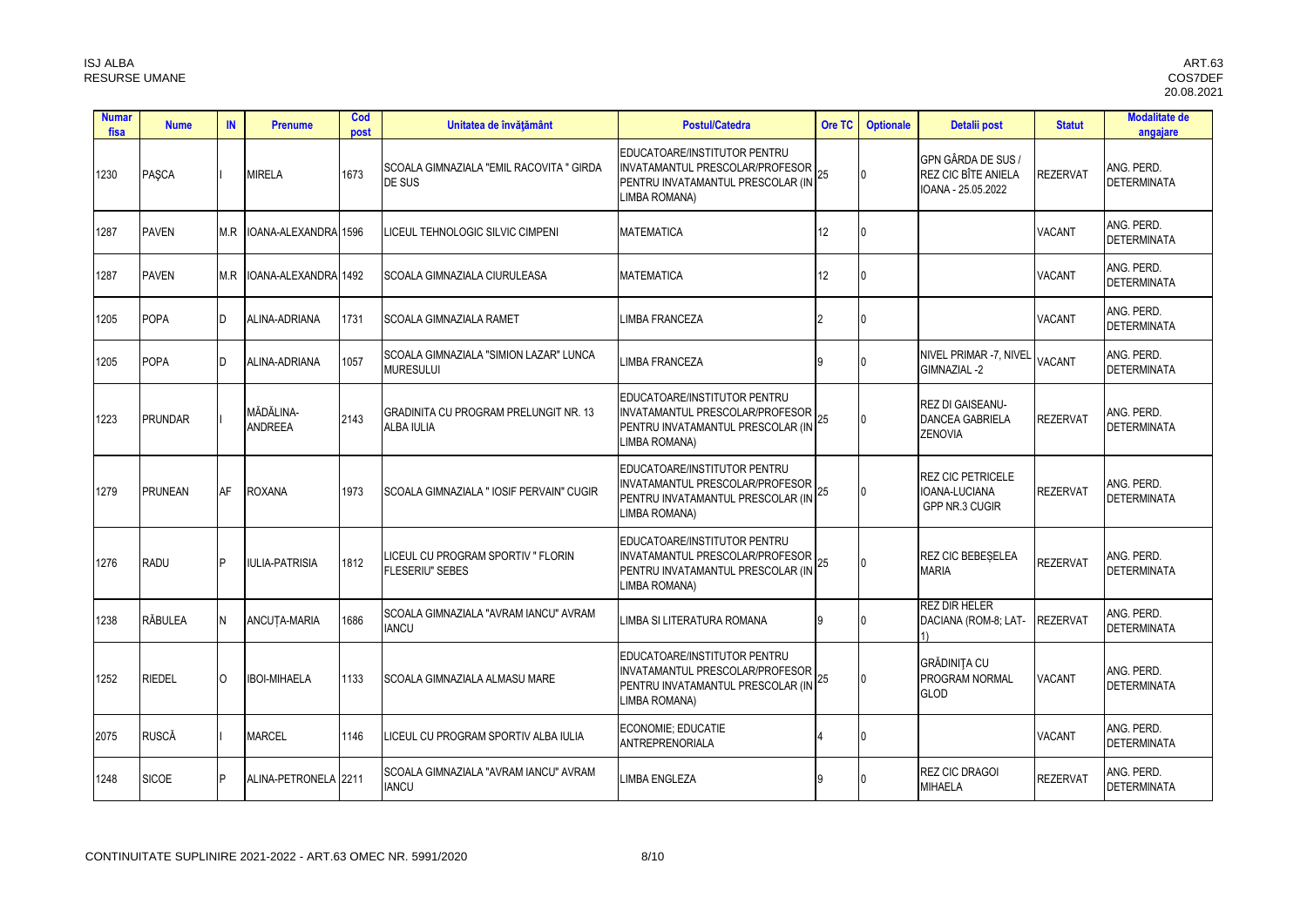| <b>Numar</b><br>fisa | <b>Nume</b>   | IN        | <b>Prenume</b>             | Cod<br>post | Unitatea de învățământ                                            | <b>Postul/Catedra</b>                                                                                                 | Ore TC | <b>Optionale</b> | Detalii post                                                | <b>Statut</b>   | <b>Modalitate de</b><br>angajare |
|----------------------|---------------|-----------|----------------------------|-------------|-------------------------------------------------------------------|-----------------------------------------------------------------------------------------------------------------------|--------|------------------|-------------------------------------------------------------|-----------------|----------------------------------|
| 1218                 | <b>SICOE</b>  | М         | ROXANA-MARIA               | 1446        | <b>GRADINITA CU PROGRAM PRELUNGIT NR. 13</b><br><b>ALBA IULIA</b> | EDUCATOARE/INSTITUTOR PENTRU<br>INVATAMANTUL PRESCOLAR/PROFESOR<br>PENTRU INVATAMANTUL PRESCOLAR (IN<br>LIMBA ROMANA) | 25     | $\overline{0}$   | <b>REZ CIC BOLOG</b><br>CLAUDIA ALINA / GPP<br>10           | <b>REZERVAT</b> | ANG. PERD.<br><b>DETERMINATA</b> |
| 1270                 | <b>SIMINA</b> | <b>MC</b> | <b>ANDREEA</b>             | 1787        | <b>SCOALA GIMNAZIALA "AVRAM IANCU" ABRUD</b>                      | EDUCATOARE/INSTITUTOR PENTRU<br>INVATAMANTUL PRESCOLAR/PROFESOR<br>PENTRU INVATAMANTUL PRESCOLAR (IN<br>LIMBA ROMANA) | 25     | 0                | <b>REZ CIC BALEA LIVIA</b><br><b>VALENTINA</b>              | <b>REZERVAT</b> | ANG. PERD.<br><b>DETERMINATA</b> |
| 1194                 | <b>SOOS</b>   | A         | ANDREI-BATORI              | 1661        | SCOALA GIMNAZIALA LOPADEA NOUA                                    | <b>ISTORIE</b>                                                                                                        | 5      |                  |                                                             | <b>VACANT</b>   | ANG. PERD.<br><b>DETERMINATA</b> |
| 1194                 | <b>SOOS</b>   | ΙA        | ANDREI-BATORI              | 1104        | <b>SCOALA GIMNAZIALA SONA</b>                                     | <b>ISTORIE</b>                                                                                                        |        | 0                | SCOALA GIMNAZIALĂ<br><b>SÂNMICLĂUS</b>                      | <b>VACANT</b>   | ANG. PERD.<br><b>DETERMINATA</b> |
| 1226                 | <b>STAN</b>   | A         | ALEXANDRA-<br><b>ELENA</b> | 1786        | <b>SCOALA GIMNAZIALA OHABA</b>                                    | <b>LIMBA FRANCEZA</b>                                                                                                 |        | 0                |                                                             | <b>VACANT</b>   | ANG. PERD.<br><b>DETERMINATA</b> |
| 1226                 | <b>STAN</b>   | <b>A</b>  | ALEXANDRA-<br><b>ELENA</b> | 1132        | <b>SCOALA GIMNAZIALA ALMASU MARE</b>                              | <b>LIMBA FRANCEZA</b>                                                                                                 | 6      | 0                |                                                             | <b>VACANT</b>   | ANG. PERD.<br><b>DETERMINATA</b> |
| 1285                 | <b>STÂNEA</b> | D         | MARIA-ADELINA              | 2069        | SCOALA GIMNAZIALA "OVIDIU HULEA" AIUD                             | EDUCATOARE/INSTITUTOR PENTRU<br>INVATAMANTUL PRESCOLAR/PROFESOR<br>PENTRU INVATAMANTUL PRESCOLAR (IN<br>LIMBA ROMANA) | 25     |                  | ELIB PRE CJ PRECUP<br>RALUCA MARIA                          | <b>VACANT</b>   | ANG. PERD.<br><b>DETERMINATA</b> |
| 1241                 | SINCU         |           | <b>IRINA-ELENA</b>         | 1412        | COLEGIUL TEHNIC "APULUM" ALBA IULIA                               | <b>LIMBA ENGLEZA</b>                                                                                                  | 13     |                  | <b>REZ CIC TUTUIAN</b><br><b>DIANA</b>                      | <b>REZERVAT</b> | ANG. PERD.<br><b>DETERMINATA</b> |
| 1207                 | <b>STEFAN</b> |           | EUGENIA-IOANA              | 1833        | <b>SCOALA GIMNAZIALA "MIHAIL KOGALNICEANU"</b><br><b>SEBES</b>    | EDUCATOARE/INSTITUTOR PENTRU<br>INVATAMANTUL PRESCOLAR/PROFESOR<br>PENTRU INVATAMANTUL PRESCOLAR (IN<br>LIMBA ROMANA) | 25     | $\Omega$         | REZ CIC DAVID ANA /<br><b>GPN 8/</b>                        | <b>REZERVAT</b> | ANG. PERD.<br><b>DETERMINATA</b> |
| 1243                 | <b>TĂTAR</b>  |           | <b>ELENA-COSMINA</b>       | 2064        | COLEGIUL NATIONAL "TITU MAIORESCU" AIUD                           | LIMBA SI LITERATURA ROMANA                                                                                            | 9      |                  | <b>REZ INSP GÂLEA</b><br><b>GABRIELA ANAMARIA</b>           | <b>REZERVAT</b> | ANG. PERD.<br><b>DETERMINATA</b> |
| 1243                 | <b>TĂTAR</b>  |           | ELENA-COSMINA              | 1732        | <b>SCOALA GIMNAZIALA RAMET</b>                                    | LIMBA SI LITERATURA ROMANA - LIMBA<br><b>ENGLEZA</b>                                                                  | 12     |                  | ROMÂNĂ-8: ENGLEZĂ-3<br>(PRIMAR-1, GIMNAZIU-<br>2); LATINĂ-1 | <b>VACANT</b>   | ANG. PERD.<br><b>DETERMINATA</b> |